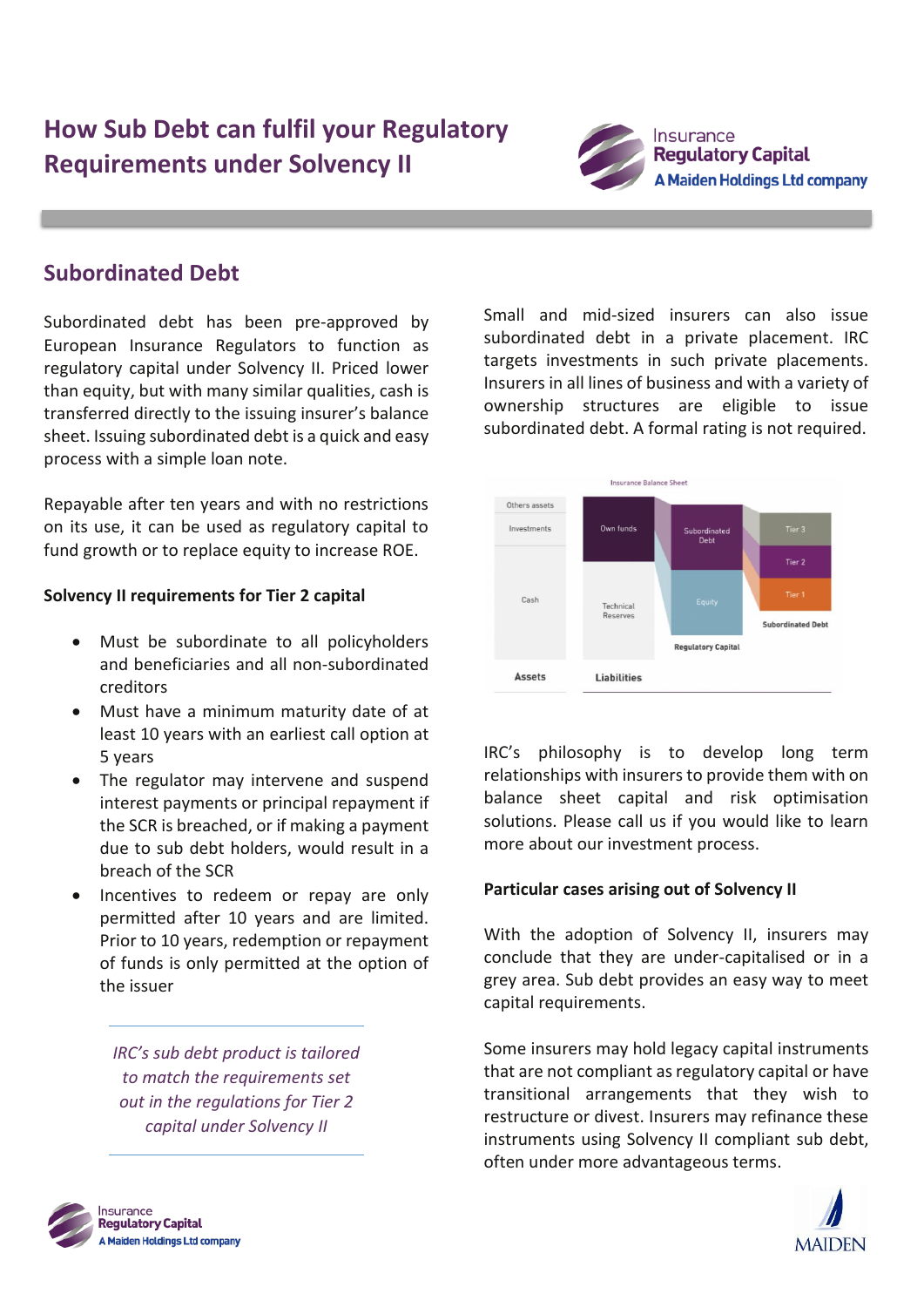## **The Advantages of Sub Debt**

#### **Quick and Easy Process**

- Compared to other forms of regulatory capital, issuing sub debt can be quick and easy
- The product is transparent and the loan notes have a simple structure with limited restrictions or covenants
- Unlike in an equity raise, there is no dilution of control for shareholders and no voting rights are conferred to the note holder

#### **Strengthens the Balance Sheet and Other Benefits**

- The capital is transferred directly to the insurer's balance sheet
- Subordinated debt improves an insurer's regulatory capital position enabling it to grow by writing additional business
- Bringing leverage to an insurer's balance sheet enhances the return on equity
- Alternatively, adding subordinated debt to a balance sheet can allow the company's shareholders more flexibility to release equity or stabilise dividends
- As Tier 2 subordinated debt is issued for a minimum of 10 years with a fixed coupon, it provides long term cost of capital certainty, thereby facilitating longer term financial planning
- The proceeds of the loan are invested, earning a return while interest payments are tax deductible

• Subordinated debt does not amortise over its term, the full amount is eligible as regulatory capital from issuance until maturity

#### **Reinsurance and Subordinated Debt**

- Reinsurance (especially quota share) and sub debt work in a complimentary fashion
- Quota share reinsurance costs can vary over time whereas subordinated debt has a fixed annual cost
- IRC can work with individual insurers to evaluate the most appropriate and advantageous capital and risk mix

#### **Flexible in Stress Situations**

- Uniquely, subordinated debt alleviates a company's financial stress at a time when it is most vulnerable
- The coupon payment or principal repayment are deferred (but cumulative) in the event that the SCR Coverage falls below 100%

*Sub debt actually alleviates a company's financial stress when it is most vulnerable*